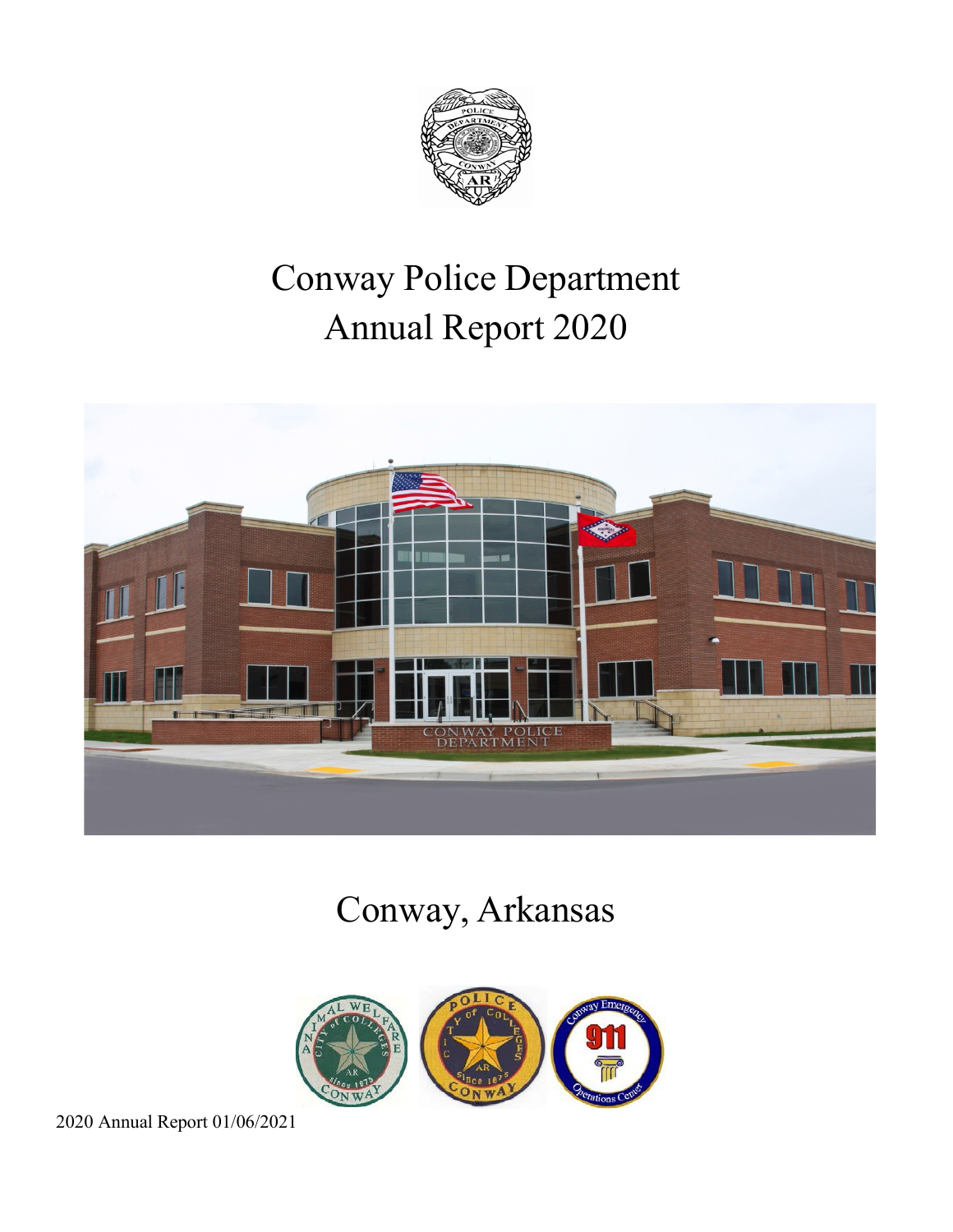

# **Conway Police Department – 2020 Annual Report**

This document is a report of not only crime statistics, but activities and services conducted by the police department in the protection and service to the citizens of this community. While this is a comprehensive report of services required, it does not include the many incidents of police personnel assisting members of the community that did not result in a report filed or arrest made. This report is encouraging considering the everincreasing demand on police services by a growing community and the high turnover rate experienced in the Communications Center and Patrol Division. In 2020, we experienced a 16.5% turnover rate in sworn officers and a 43% turnover rate in the Conway Emergency Operations Center including one dispatcher who transferred to another position within the Police Department.

Special Operations worked seven (7) special events resulting in 121.5 total man-hours. SWAT reported being utilized thirteen (13) times in 2020. All thirteen (13) callouts were for Narcotics operations. The Crime Suppression Unit (CSU) spent fifty-five (55) hours working special events. In addition, they made a total of 208 arrests in 2020. The Investigations Division worked a total of 1,834 cases, a 26.6% decrease from 2019. However, the Investigation Division had a 60% turnover rate in CID and is currently staffed at 70%. The Narcotics Division worked 586 cases a 25.8% decrease from 2019. Department wide, there were 3,087 adult arrests and 133 juvenile arrests made in 2020. This is a 36% decrease in adult arrests and a 51% decrease in Juvenile arrests when compared to the previous year. Conway Emergency Operations Center processed 81,939 calls for service, which is a 2% increase from 2019. There were 27,048 Emergency 911 calls received, which is a 3.5% increase compared to the previous year. The average response time for Patrol Officers for Priority 1 calls from Dispatch to Arrival was 4:41 minutes. Animal Welfare Unit reported a total intake of 1,073 animals, a total of 565 adoptions and rescues, and 2,210 licenses issued. The euthanasia rate for animals brought into the Conway AWU was 21% in 2020 and 22% in 2019. A total of 1,171 citations and warnings were issued. There was a total of 42,053 hours of training for officers in 2020; these hours included Basic Police Academy Training, K9, SWAT, Field Training as well as De-escalation and Duty to Intervene. The Drone Team who flew thirteen (13) live missions to assist Narcotics, SWAT and Patrol.

The City of Conway saw weeklong protests/civil unrest due to an officer involved shooting in Minneapolis, Minnesota. They Conway Police Department's Field Force and SWAT teams, as well as majority of the officers, were deployed during that week to help control the situation. The City of Conway also received support from the Arkansas State Police, Arkansas Highway Police and Faulkner County Sheriff's Office.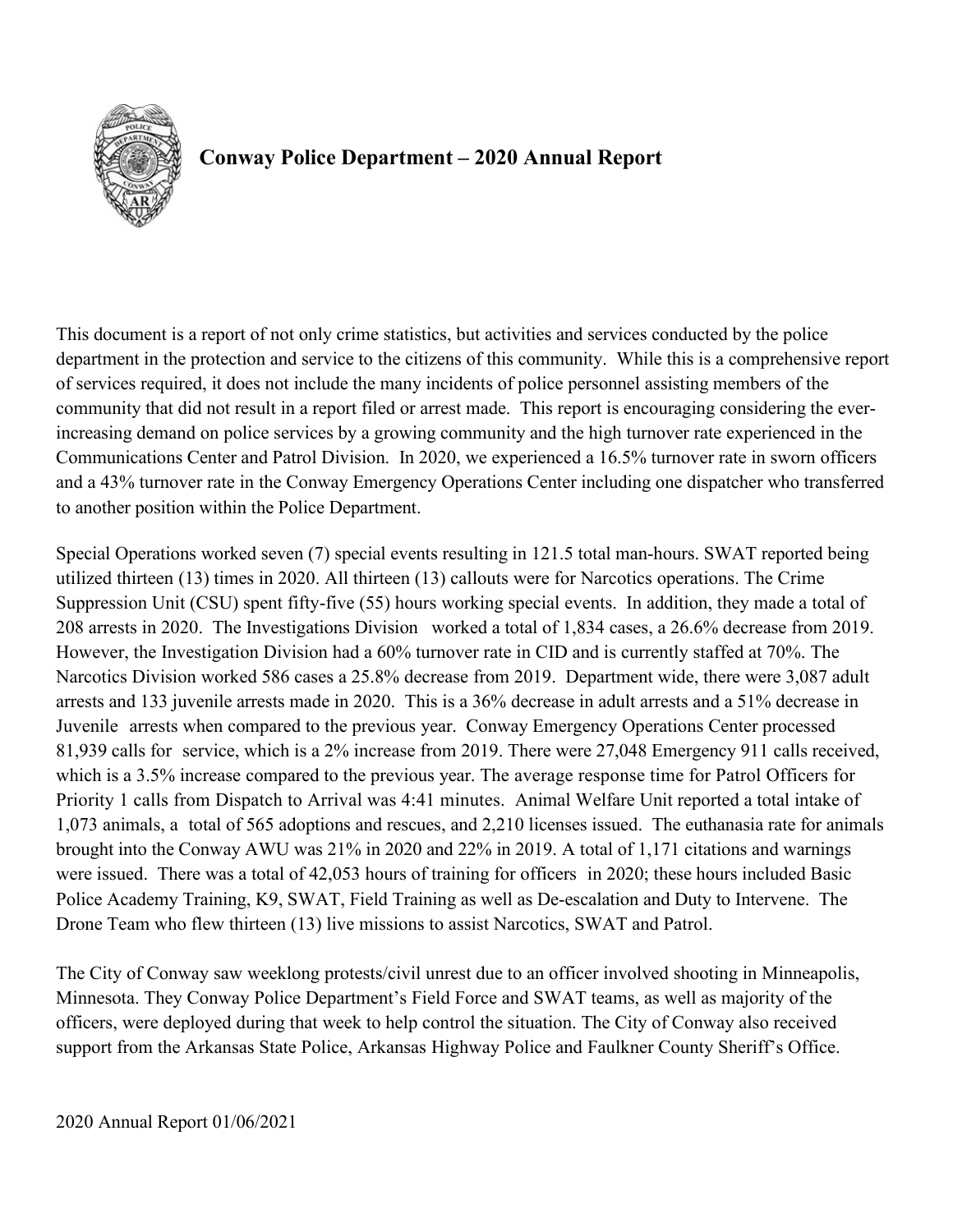The members of the Conway Police Department are dedicated professionals proud to serve and protect our community.

Chief William Tapley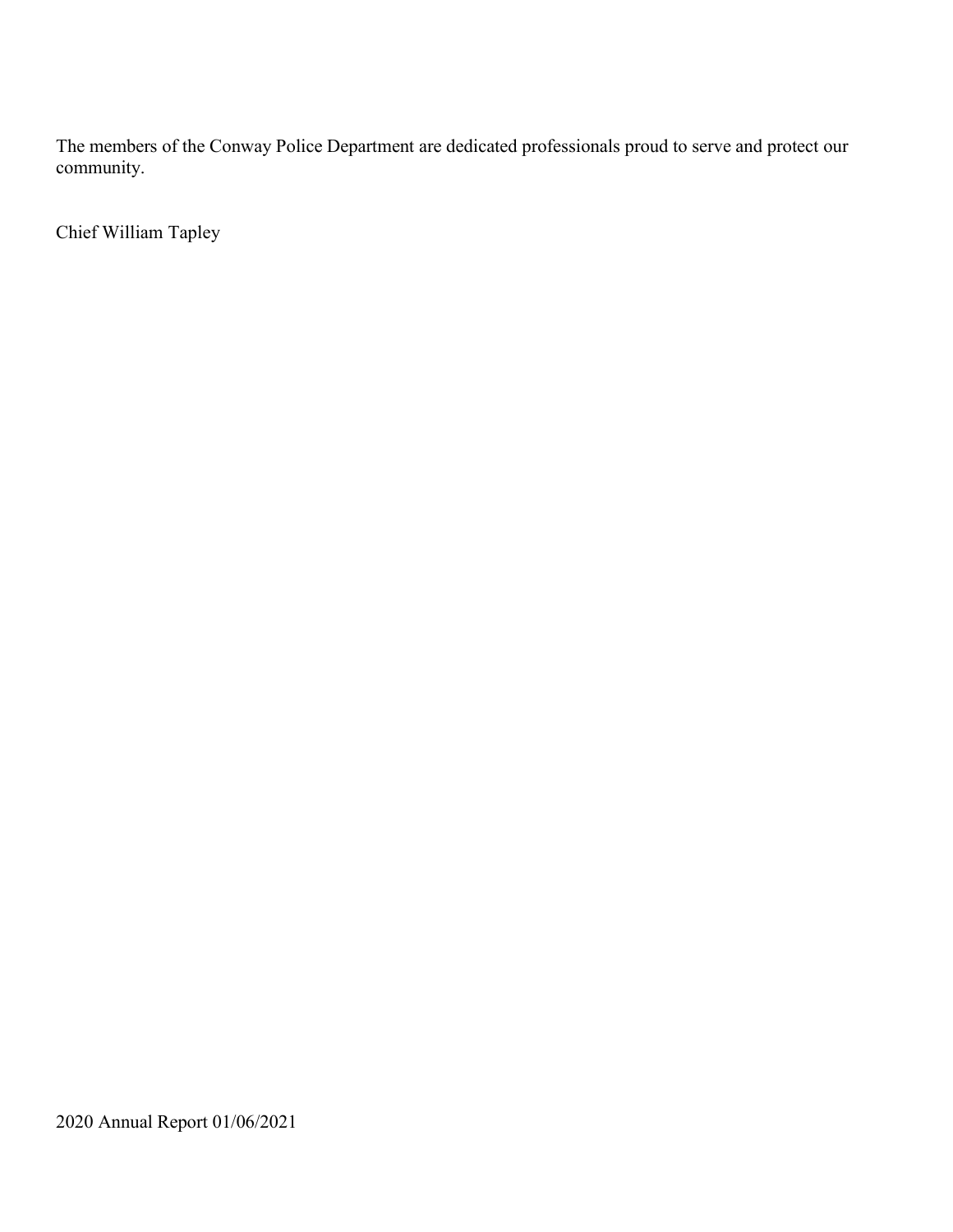**Violent Crimes,** overall, experienced a 14% decrease from 2019 to 2020. There were 298 violent crimes reported in 2020 versus 262 violent crimes reported in 2019. The violent crimes in Conway for 2020 are broken down as follows:

- There was a 50% increase in Murders with 3 reported in 2020 and 2 reported in 2019.
- There was a 22% increase in Rapes with 45 in 2020 and 37 reported in 2019.
- There was a 41% decrease in Robberies with 30 in 2020 and 51 reported in 2019.
- There was a 28% increase in Aggravated Assaults with 220 in 2020 and 172 reported in 2019.

**Property Crimes**, overall, experienced a 12% increase from 2019 to 2020 with 1,895 property crimes reported in 2020 versus 1,695 property crimes reported in 2019. The Property Crimes in Conway for 2020 are broken down as follows:

- There was a 10% decrease in Burglaries with 158 in 2020 and 175 reported in 2019.
- There was a 14% increase in Thefts with 1,607 in 2020 and 1,413 reported in 2019.
- There was a 22% increase in Motor Vehicle Thefts with 122 in 2020 and 100 reported in 2019.
- There was a 14% increase in Arsons with 8 in 2020 and 7 reported in 2019.

The below table depicts reported incidents over the past eight years. This reflects that while the population in Conway has risen significantly, there has been no significant rise in crime.

Crime Statistic's Comparison for 2013 through 2020

|                             | 2013   | 2014   | 2015           | 2016   | 2017   | 2018   | 2019           | 2020   |
|-----------------------------|--------|--------|----------------|--------|--------|--------|----------------|--------|
| Murder                      |        |        | $\overline{2}$ | 5      |        | 6      | $\overline{2}$ | 3      |
| Rape                        | 23     | 26     | 26             | 35     | 25     | 42     | 37             | 45     |
| Robbery                     | 51     | 62     | 85             | 89     | 63     | 56     | 51             | 30     |
| <b>Burglary</b>             | 371    | 395    | 394            | 343    | 315    | 245    | 175            | 158    |
| Theft                       | 2,242  | 2,311  | 2,482          | 2,379  | 1,797  | 1,793  | 1,413          | 1,607  |
| Motor Vehicle Theft         | 102    | 141    | 149            | 186    | 144    | 91     | 100            | 122    |
| <b>Estimated Population</b> | 63,500 | 64,500 | 64,980         | 64,980 | 65,800 | 65,782 | 66,426         | 67,090 |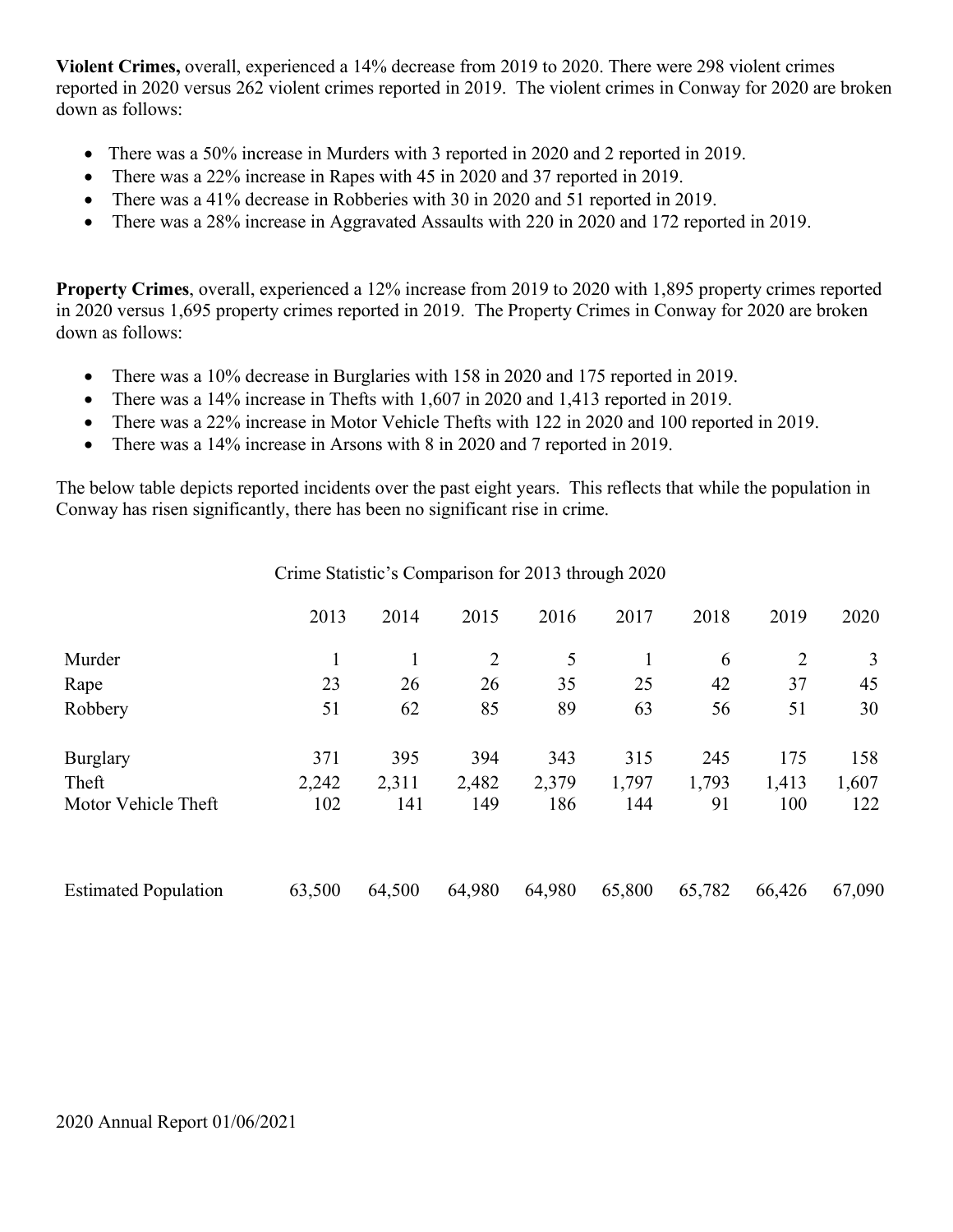### **ADMINISTRATION DIVISION**

The Administration Division consists of 3 sworn officers and 31 non-sworn who are assigned to the following sections: Office of Professional Responsibilities, Conway Emergency Operations Center, and the Animal Welfare Unit. The following Administration Division statistics were reported for 2020:

- The Conway Emergency Operations Center processed a total of 85,730 telephone calls in 2020. Of those, 5,078 were 9-1-1 calls from land line telephones, 21,970 were 9-1-1 calls from wireless telephones and 58,682 were non-emergency administrative calls. This is an average of 234 calls per day and an increase of 4.6% from 2019. Of 9-1-1 calls processed by the Conway Emergency Operations Center, 98.33% of those calls were answered within 10 seconds, 99.53% were answered within 20 seconds, and 99.90% were answered within 40 seconds.
- Animal Welfare impounded 1,073 animals in 2020 as compared to 1,304 in 2019. Dogs/Cats adopted or placed at a rescue center during 2020 were 565, a 18.9% decrease over 2019's 697. Conway residents purchased 2,220 dog and cat licenses during 2020, a 20% decrease from the 2,210 licenses the year before. These licenses along with half of the adoption fees brought in \$28,769 in 2020 as compared to \$41,632 in 2019. These funds allow for the spay/neuter account to continue with healthcare needs of shelter animals. (There is different licensing fee based on altered or unaltered animals.) The euthanasia rate for dogs/cats brought into the Conway AWU was 21% in 2020 and 22% in 2019. This percentage rate is well below the national rate of 65%. The adoption/release to rescue rate for dogs/cats brought into the AWU in 2020 was 54% as compared to 46% in 2019. The national adoption rate is 25%. AWU officers issued 1,171 warnings and citations in 2020, a decrease of 7% from 2019. Calls for Service decreased by 9% in 2020, with 2,743 compared to 2,977 in 2019.

## **PATROL DIVISION**

The Patrol Division consists of 83 sworn officers and 2 non-sworn. The following statistics were reported for 2020:

- Patrol Division has 16 pillars of training that each officer must complete. As of the end of 2020, the Patrol Division has maintained a 93% completion ratio for the 16 training courses which include Naloxone Training, Basic Crime Scene Processing, Emergency Vehicle Operations, Standardized Field Sobriety, and Diffusion/De-escalation.
- Patrol Officers worked approximately 54 hours of DWI Enforcement and 111 hours of Seat Belt Enforcement. This resulted in 433 vehicle stops, 27 no seat belt citations, 8 no insurance citations, 32 speed citations, 1 fugitive apprehension, and 5 DWI arrest.
- There were 3,087 adult arrests made in 2020 in comparison to 4,852 in 2019; a 36% decrease. There were 133 juvenile arrests in 2020 in comparison to 269 juvenile arrests in 2019 resulting in a 51% decrease.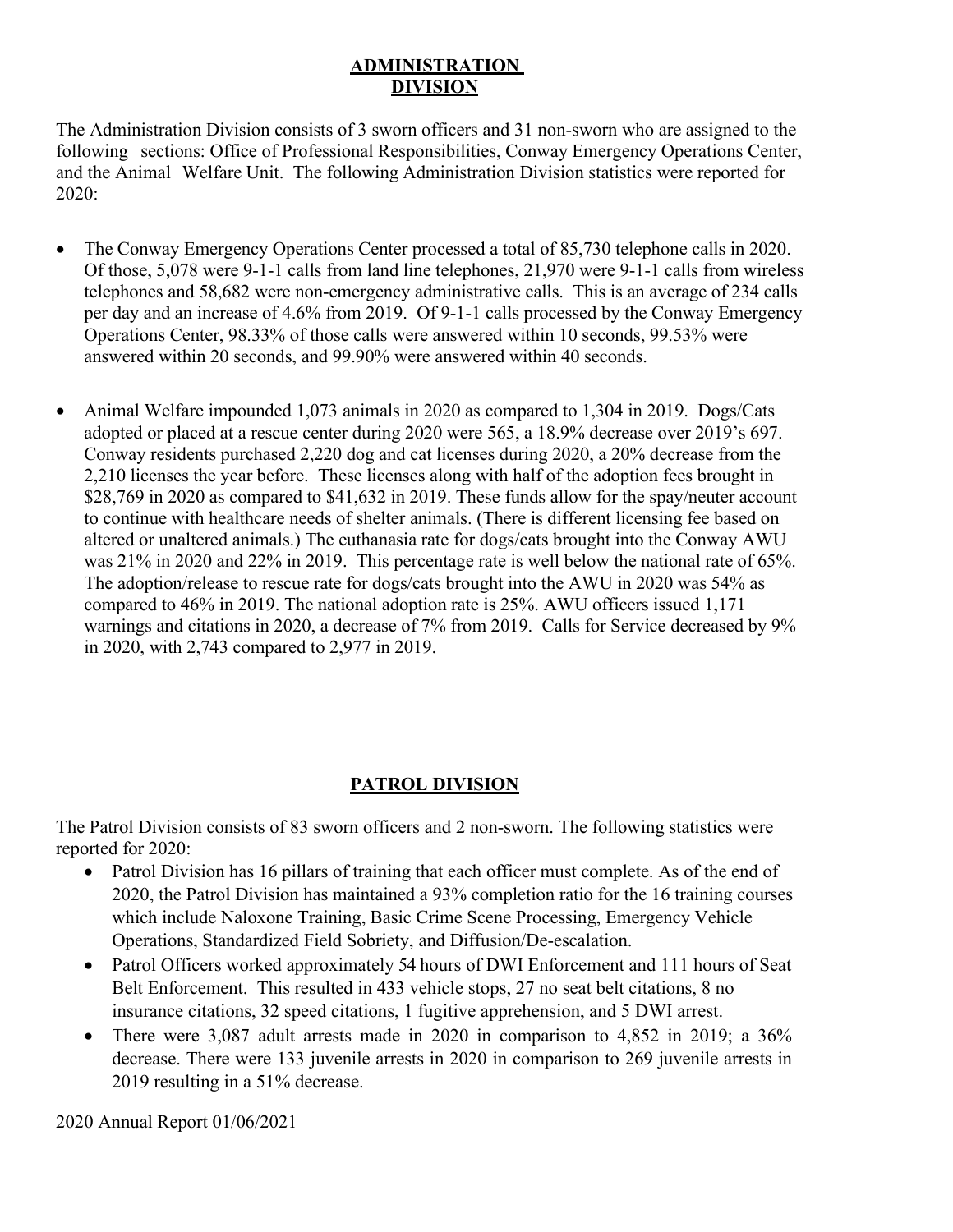- Patrol reported 22 police pursuits, up from 20 in 2019, which constitutes a 0.9% increase. They also worked 1,988 accidents on the roadway along with 825 Private Property Accidents in 2020 resulting in a total of 2,813 accidents worked. This represented a .17% decrease from 2019.
- 132 DWI/DUI arrests were made in 2020 in comparison to 123 in 2019; a 7% decrease. 47 No Seat Belt citations were issued in 2020, a 68% decrease from the 148 citations issued in 2019. 25 No Child Passenger Restraint citations were issued in 2020, a 27% decrease from the 34 issued in 2019.

## **Special Weapons and Tactics (SWAT)**

SWAT reported being utilized thirteen (13) times in 2020. All thirteen (13) callouts were for Narcotics operations. Each SWAT officer averaged 312 hours of training throughout the year. As a whole, the team accumulated 4,644 hours of training.

## **Crime Suppression Unit (CSU)**

CSU has three patrol officers and one supervisor. They made 146 felony arrests, 62 misdemeanor arrests for a total of 208 arrests in 2020. They recovered 1 gun and seized \$15,480 in US Currency. Officers within this division worked 55 hours at special events. It is also important to note the Crime Suppression Unit was suspended due to manpower shortages on Patrol in October of this year.

### **INVESTIGATIONS DIVISION**

The Conway Police Department Criminal Investigation Division consists of 25 sworn officers and 7 non-sworn who are assigned to Investigations, Narcotics, Narcotic K9, Property and Evidence, Records, and COMPSTAT. The following CID statistics were reported for 2020:

- Criminal Investigations worked a total of 1,834 cases, a 26.6% decrease from 2019. Narcotics reported 586 cases opened a 25.8% decrease, 2019; \$2,616,817.00 worth of illegal drugs seized, a 202% increase compared to 2019; and 37 search warrants served, a 38.3% decrease compared to 2019.
- The K-9 Unit was utilized 108 times throughout the year for vehicle searches, building searches, and narcotic searches. The Unit seized a street value of \$723,842 in illegal narcotics in 2020, a 254% increase from 2019. They also performed 5 public demonstrations throughout the year for schools, civic groups, and other community events, an 81% decrease from 2019.
- Evidence and Property received 3,435 items in 2020, of which 1,385 were transported to the Arkansas State Crime Laboratory for processing. 2,280 items were destroyed per court order and 199 items were processed and released to the owner. 90.5 pounds of prescription drugs were taken in for disposal. In April, 1,535 pounds of illegal drugs and drug paraphernalia were taken to the Clean Harbor Incineration Facility to be incinerated.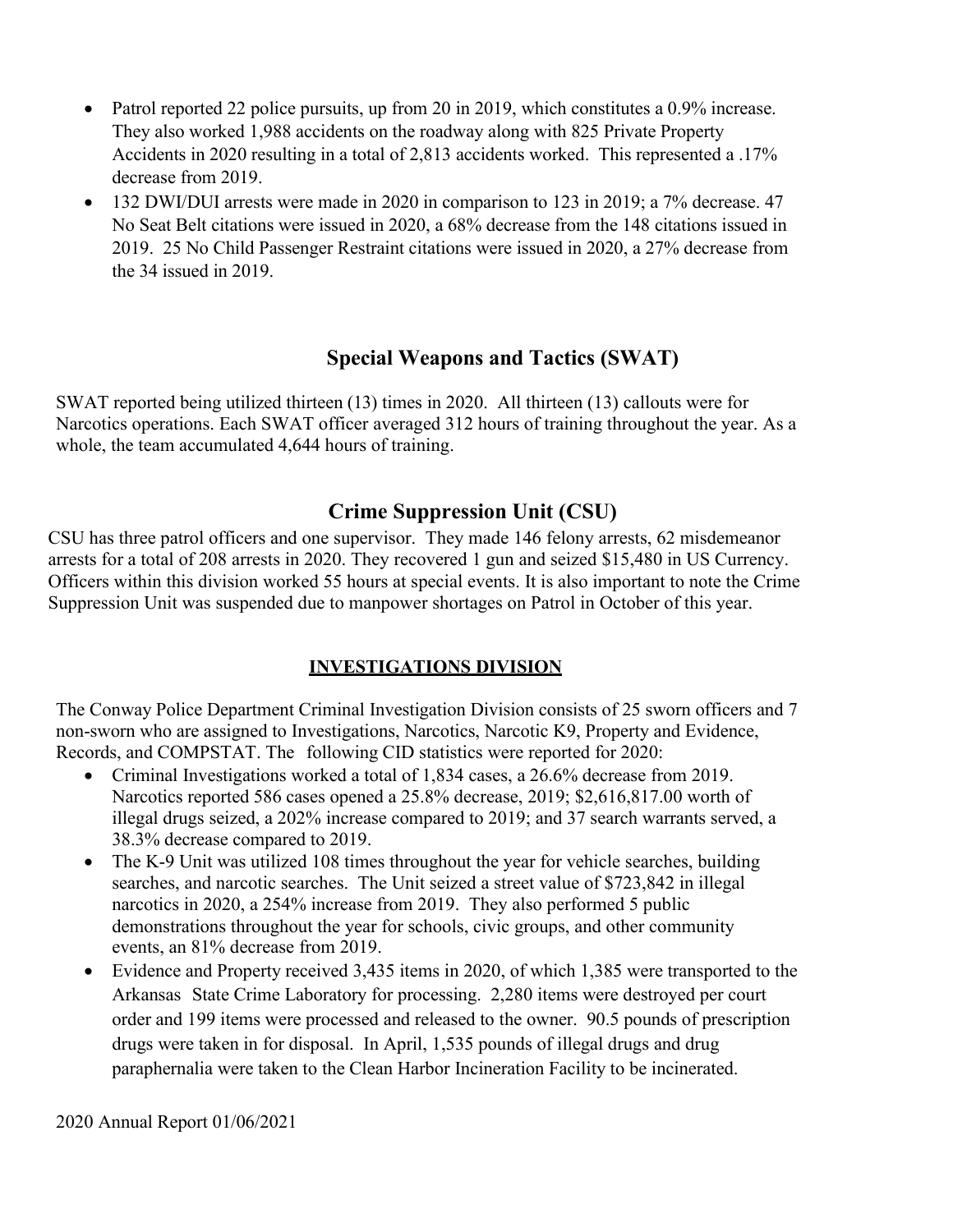• The Records Section processed 9,947 incident reports, 2,795 collision reports (831collision reports processed in RMS and 1,964 reports processed in eCrash), 2,794 citations (176 citations processed in RMS and 2,618 citations processed in eCite), and 5,694 warning citations processed in eCite for 2020. Records Section also entered 255 citations issued by the UCA Police Department.

#### Program Highlights

Health and Wellness Program

The Health and Wellness Program continued development this year. 8 officers were trained to be mentors bringing the total number of mentors up to 28 for the department. 33 officers were mentored during the year, with 24 remaining in the mentor program at this time. Despite the COVID pandemic limiting social gatherings, 2 classes and 3 wellness seminars were hosted by the Wellness Program including a new officer and spouses class developed by program staff to aid new officers and their significant others in acclimating to the changes and stressors of becoming a police officer. The program continues to offer informal internal counseling to officers and staff. Additionally, the program has continued to develop a wide array of resources for referring officers and staff to address the five core areas of health noted in the program's mission statement.

Drug Take Back Program

Conway Police Department maintains a permanent drop box for citizens to dispose of their unused prescription drugs. In 2020, 227.5 lbs. of prescription medications were collected and disposed of safely through this program.

CPD Drone Team

In 2020 the CPD Drone Team began with 4 pilots, including 3 Detectives and 1 Sergeant. Of those certifications, one expired and was not renewed and the other belonged to a detective who left the department. Two pilots obtained/maintained an FAA Part 107 UAV Pilot's license and are registered pilots with the FAA. In addition to the initial training for the pilot's license testing, each pilot conducted a minimum of three training flights per quarter. Training flights include mock scenarios of tracking both vehicles and humans, surveillance on structures, and basic flight mechanics.

The team flew 13 live missions in 2020. These missions included numerous deployments with the SWAT Team both prior to SWAT deployments (for location intel) as well as during SWAT deployments (to monitor potential flight by suspects during SWAT approach). The team also deployed on several occasions for the Narcotics Division to help gather intel on potential drug traffickers in areas that were not easily accessible for officers on the ground. Other missions included assisting Patrol Officers with attempts to locate suspects who had fled from officers as well as lost/missing persons.

The team also flew several times during the protests in May/June. During those flights, the team was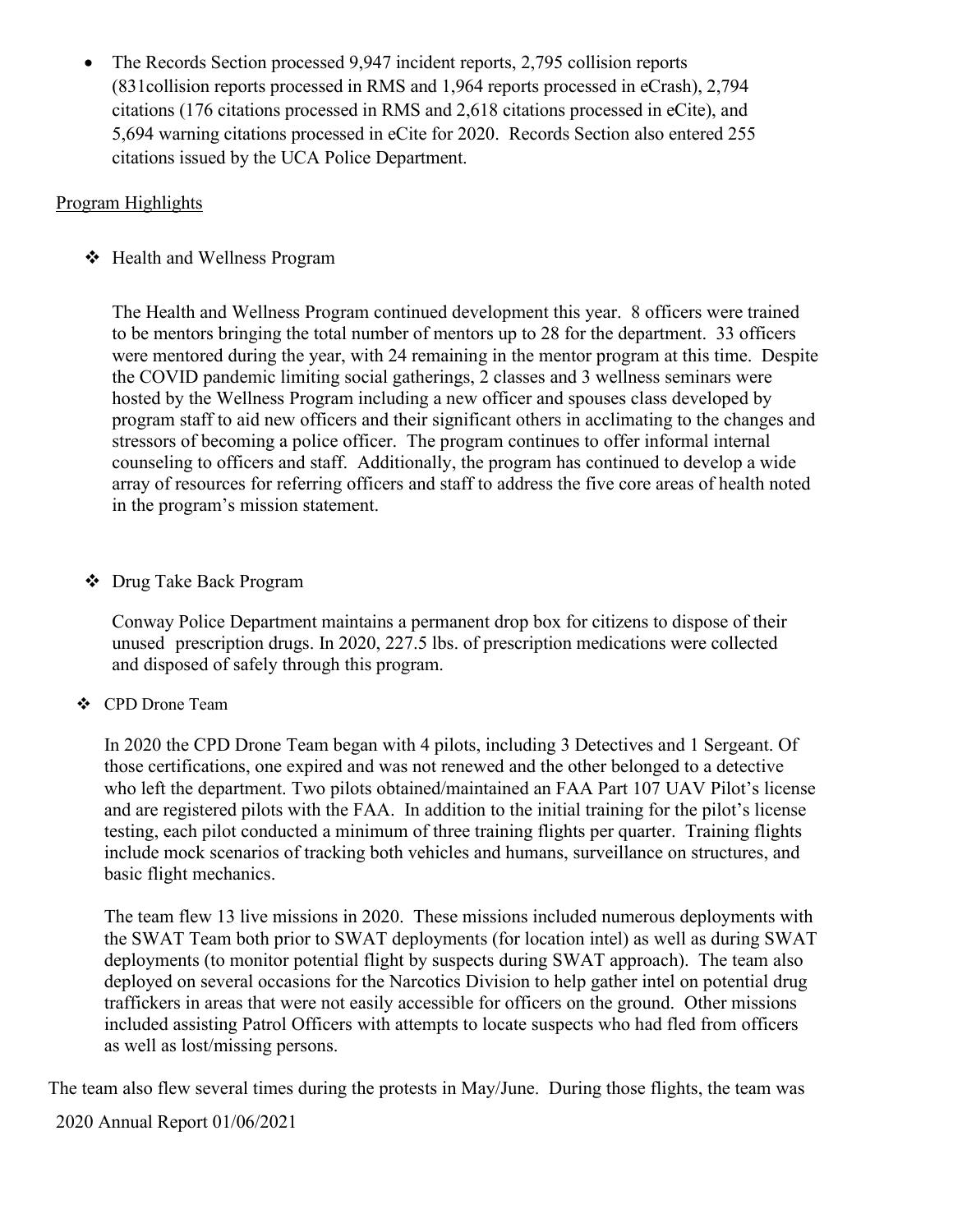able to provide real-time information regarding crowd movement from an aerial viewpoint, assisting officers who were in the middle of the chaos. This was the first opportunity the team had to employ a rotation using both drones in order to maintain constant surveillance over an extended period.

## **SUPPORT DIVISION**

The Support Division consists of 14 sworn officers and 9 non-sworn who are assigned to the following sections: Fleet Maintenance, Training, School Resource Officers, Warrants, and Information Technology. The following Support Division statistics were reported for 2020:

- Fleet Maintenance received six (6) new Chevrolet Tahoe police vehicles which were fully equipped for service in 2020. In addition, CPD received (1) unmarked Dodge Durango for a specialty division. No vehicles or equipment were sold or donated in 2020.
- The Training Unit reported a total of 42,053 hours of training in 2020, a 81.01% increase from 2019. These hours included Basic Police Academy training, K-9, SWAT, and Field Officer Training along with other specialty classes such as Crime Scene Technician, School of Law Enforcement Supervision, Drug Recognition Enforcement Officer, and Instructor Development.
- Warrant Officers totaled 2,379 warrants served in 2020 (a 31% decrease). They also spent 277 hours (49% decrease) conducting prisoner transports throughout the state with 11,081 total miles driven (a 52% decrease). Warrant Officers spent 133 hours acting as Conway District Court bailiffs (a 35% decrease), conducted 134 applicant fingerprints (a 75% decrease), and processed 604 recalled warrants (a 196% increase). Total number of warrants served by officers in the Conway Police Department was 3,192 warrants (a 36% decrease). Total number of warrants issued in 2020 was 4,022 (a 27% decrease.)
- The Network Systems Administrator successfully deployed 7 Surface Tablets (with dock, 2 monitors, and detachable keyboard) for Chief, Command Staff, Public Information Officer and CEOC Director. 7 new laptops and 7 Cradlepoint modems were installed in the new 200x PD mobile units. The Cradlepoint modems will allow a faster network connection than the older Rocket Modems. In 2020 there were 347 logged helpdesk requests that were completed. Deployed 3 "Teams" video conference bars at CEOC, PD, and CPD/CFD Training Center. These bars will allow large group video conference meetings via Microsoft Teams. Migrated the CID Server (CIDSRV1), CrimeNTel, and Netmotion servers to the new server environment. The new host servers run faster and are more reliable.



**Conway Police Department Sworn Turnover Rate 2015-2020**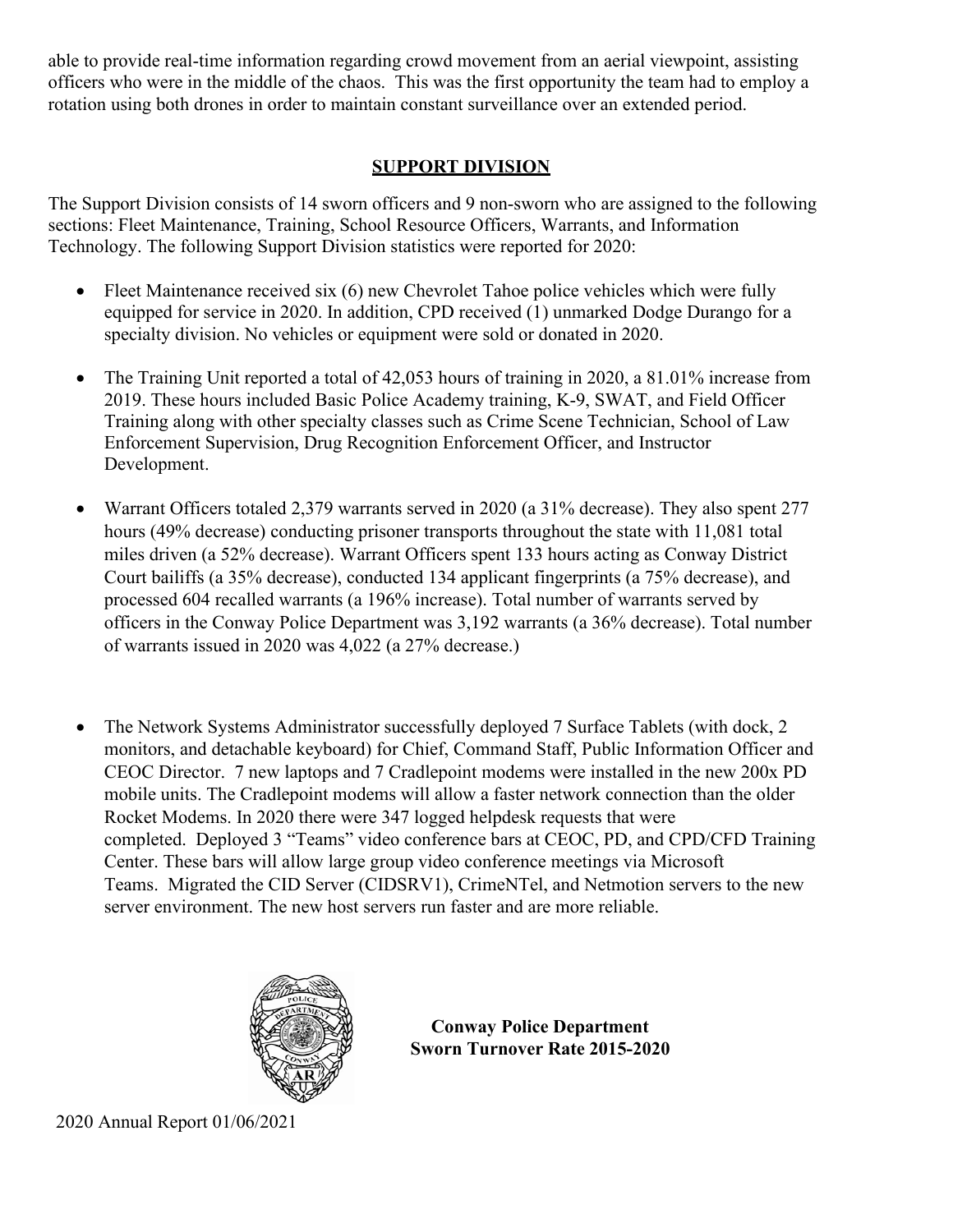| Year | Auth.<br>Sworn<br><b>Officers</b> | <b>Officer</b><br><b>Departures</b> | <b>Officer</b><br><b>Turnover Rate</b> |
|------|-----------------------------------|-------------------------------------|----------------------------------------|
| 2015 | 117                               | 13                                  | 12%                                    |
| 2016 | 127                               | 11                                  | 9%                                     |
| 2017 | 127                               | 10                                  | 8%                                     |
| 2018 | 127                               | 16                                  | 13%                                    |
| 2019 | 127                               | 11                                  | 9%                                     |
| 2020 | 127                               | 21                                  | 16.5%                                  |



#### **Conway Communications Center Turnover Rate 2015-2020**

| Year | <b>Auth. Sworn</b><br><b>Dispatchers</b> | <b>Departures</b> | <b>Dispatch</b><br><b>Turnover Rate</b> |
|------|------------------------------------------|-------------------|-----------------------------------------|
| 2015 | 22                                       |                   | 19%                                     |
| 2016 | 22                                       | 11                | 50%                                     |
| 2017 | 22                                       |                   | 32%                                     |
| 2018 | 22                                       | 6                 | 27%                                     |
| 2019 | 22                                       |                   | 27%                                     |
| 2020 | 22                                       | 8                 | 43%                                     |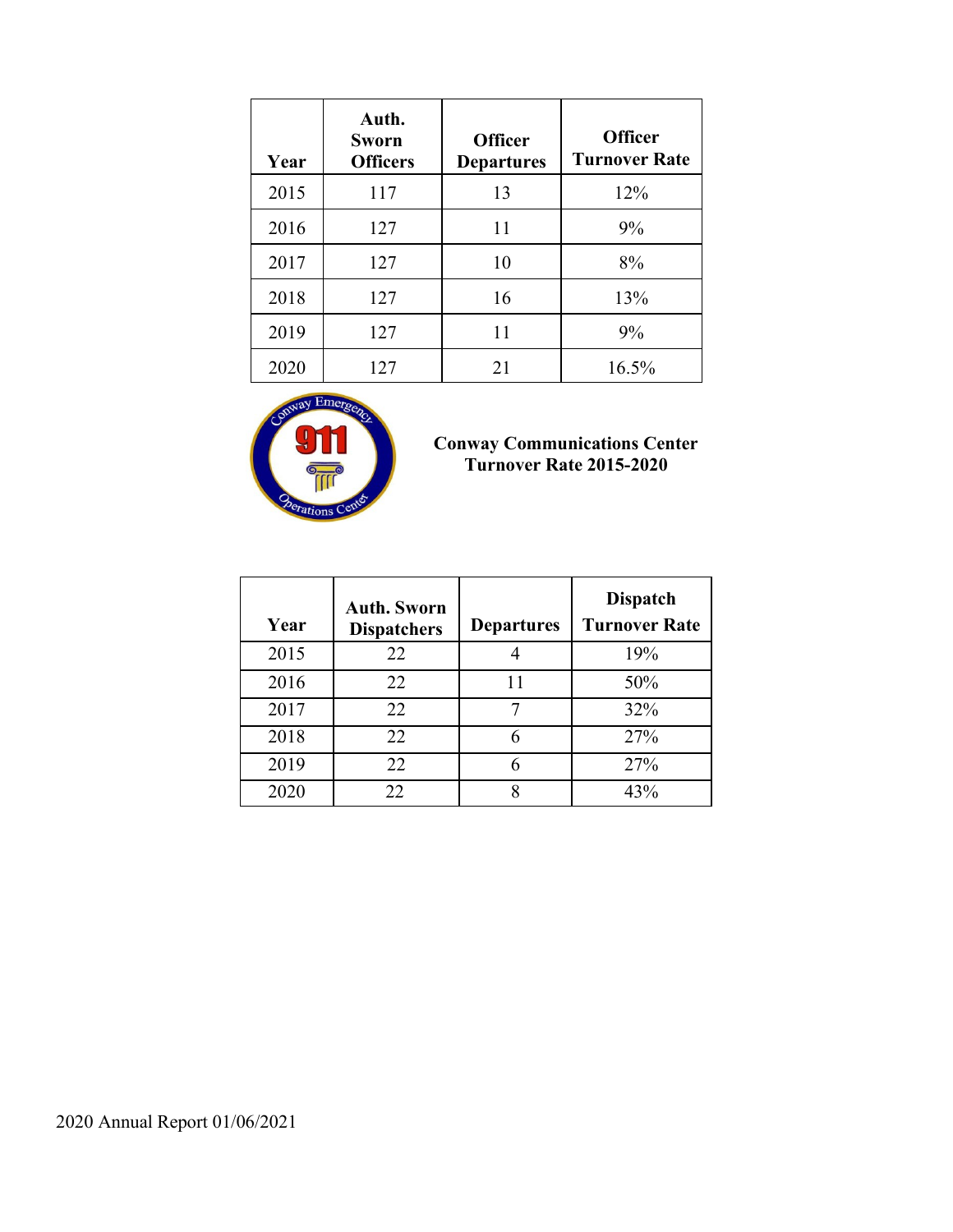

### **SWORN MANPOWER DISTRIBUTION BY RACE-GENDER-RANK**

|              | <b>Chief</b> | <b>Major</b> | Lieutenant | Sergeant | <b>Officer</b> | <b>Total</b> | Percentage |
|--------------|--------------|--------------|------------|----------|----------------|--------------|------------|
| <b>WM</b>    |              | 3            | 9          | 10       | 65             | 88           | 74.58%     |
| WF           |              |              |            | 3        | 15             | 19           | 16.10%     |
| <b>BM</b>    |              |              |            |          | 8              | 9            | 7.63%      |
| BF           |              |              |            |          |                |              |            |
| <b>NAM</b>   |              |              |            |          |                |              |            |
| <b>NAF</b>   |              |              |            |          |                |              |            |
| HM           |              |              |            |          |                |              | 0.85%      |
| HF           |              |              |            |          |                |              | 0.85%      |
| Vacant       |              |              |            |          | 8              | 9            |            |
| <b>TOTAL</b> |              | 4            | 10         | 14       | 98             | 127          | 100%       |



#### **NON-SWORN MANPOWER DISTRIBUTION POLICE, ANIMAL WELFARE, CEOC**



|              | <b>FT</b>      | <b>PT</b> | <b>Total</b> | Percentage |
|--------------|----------------|-----------|--------------|------------|
| <b>WM</b>    | 10             | 1         | 11           | 23.91%     |
| WF           | 26             | 1         | 27           | 58.7%      |
| <b>BM</b>    | $\overline{2}$ |           | 2            | 4.35%      |
| <b>BF</b>    | 6              |           | 6            | 13.04%     |
| <b>NAM</b>   |                |           |              | $0\%$      |
| <b>NAF</b>   |                |           |              | $0\%$      |
| HM           |                |           |              | $0\%$      |
| HF           |                |           |              | $0\%$      |
| Vacant       | 3              |           | 3            | $0\%$      |
| <b>TOTAL</b> | 47             | 2         | 49           | 100%       |